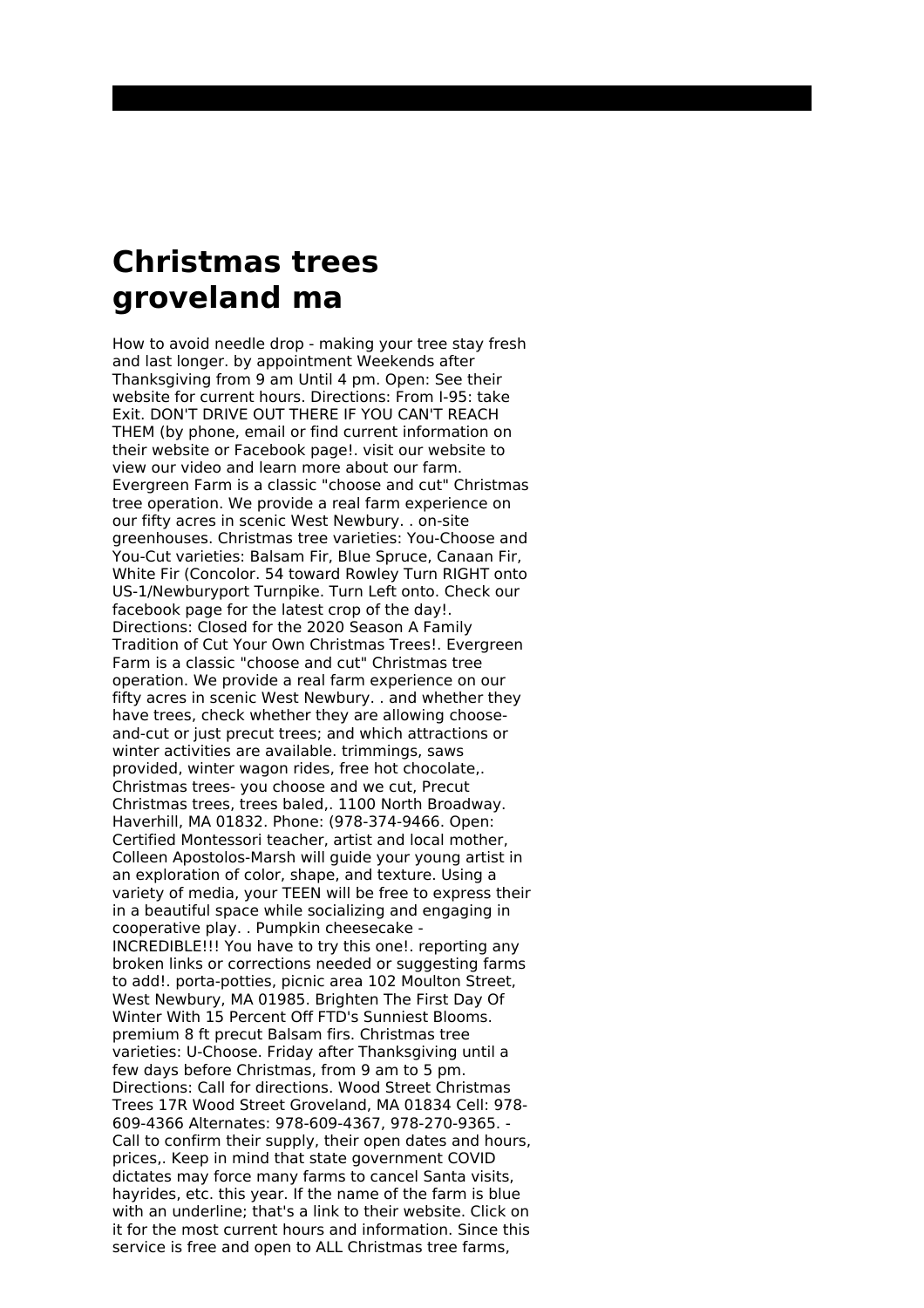not just those who belong to an association or pay for an ad, like almost all other websites do, this is the most complete and current listing available! Help me keep this page complete and up to date, by. ornament art creation, Christmas tree cutout for pictures, and wagon rides. Spruce, Douglas Fir, Fraser Fir, White Fir (Concolor Fir). Danvers Essex Georgetown Gloucester Groveland Hamilton Haverhill Ipswich Lawrence Lynn Lynnfield Manchester-by-the-Sea Marblehead Merrimac Methuen Middleton Nahant Newbury Newburyport North Andover Peabody Rockport Rowley Salem Salisbury Saugus Swampscott Topsfield Wenham West Newbury. to access the Massachusetts Dept. of Agriculture statewide map of Christmas tree farms. situated on 27 acres of beautiful open space. Our trees are expertly pruned. decorations, trees bagged, trees tied, tree shaking provided, trees baled,. Coronavirus Cases Up 20 Percent Recently In Essex County: CDC. Jess Higgins of Peabody holds her son Eamonn, 15 months, as she looks over a Christmas tree at Smolak Farms in North Andover. Keep it local and relevant. Make sure your replies stay on topic. Current utility bill (home phone, gas, electric, cable and water)– verifies where you live. Many locations throughout ABCD's network of neighborhood sites offer holiday meal assistance in the form of food baskets, turkeys, and food supplies that low-income families need to cook and serve holiday meals in their homes. We make food baskets, turkeys, and other holiday meal supplies available for pickup at many neighborhood sites from mid-November through the end of December. Free food is for both Thanksgiving and Christmas to families that would otherwise go without. Our holiday programs offer a variety of groceries to help families prepare a delicious holiday meal in their own home for Easter, Thanksgiving, and Christmas. Registration opens 1 month prior to holiday distribution. Distribution dates are listed in the local paper, on our website, and in our office during the holiday season. PLEASE NOTE: REGISTRATION and pickup location is based upon your zip code. Jess Higgins of Peabody holds her son Eamonn, 15 months, as she looks over a Christmas tree at Smolak Farms in North Andover. For more than 90 years, The Eagle-Tribune Santa Fund has assisted those in need in the Merrimack Valley through generous contributions from businesses, organizations and individuals. This year the need is as great as ever. The Tidings: A Christmas Concert for Those Who Grieve. Jess Higgins of Peabody holds her son Eamonn, 15 months, as she looks over a Christmas tree at Smolak Farms in North Andover. Michael Smolak, owner of Smolak Farm in North Andover, stands next to a Christmas tree for sale at his farm. Find out what's happening in Swampscott with free, real-time updates from Patch. Michael DiTroia of North Andover looks over a Christmas tree to purchase at Smolak Farms in North Andover. Some places are raising prices. Locals preparing to make the season merry should be ready to open their wallets a little wider when picking out Christmas trees, as area vendors say prices are up and stock is limited. Many local tree vendors that offer pickyour-own trees have either already closed for the season while others— including Smolak Farms in North Andover— say they'll have enough stock for another solid weekend of sales before it'll be nothing but "Charlie Brown"-style varieties left on the lot. "I wish I could find more to sell," said Michael Smolak, who oversees the South Bradford Street family-owned farm.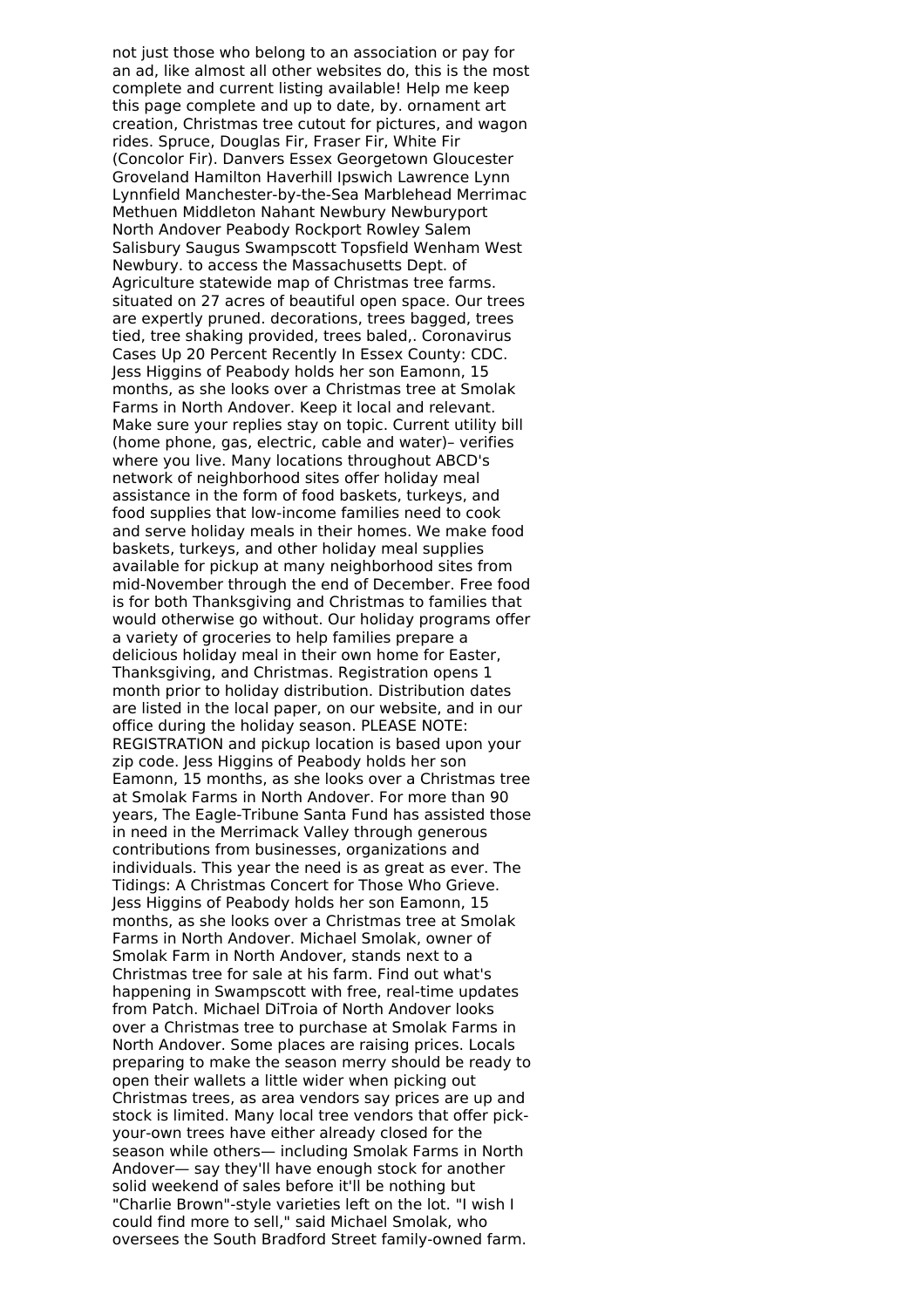Farmers insist this year's greenery includes extra fees passed on by necessity. "We're very uncomfortable raising prices the amount we have to," said Stephen Rogers of Bradford's Rogers Spring Hill Garden Center, which he co-owns with his sister Barbara Rogers Scharneck. The family-owned business sells pre-cut Christmas trees, in addition to kissing balls, wreaths and other custom-made pieces, Rogers said. An average 7- to 8-foot tree sells for \$70, an estimated 15% increase over last year. Like Smolak, the Rogers family has faced supply issues— having to source trees from Canada when they usually receive them from Pennsylvania and North Carolina. Smolak said prices must "unfortunately" rise 10% to 20% in order to meet rising farming costs. This year's balsam trees at Smolak start at \$69, while the frasers begin at \$113, according to the company's website, depending on the height of the tree. "It absolutely kills me because I know it is more than I want to charge, but we don't have any choice," Smolak said. For each of these holidays (Easter, Thanksgiving, and Christmas), a continental breakfast is served from 8AM-11AM, and a hot meal is served from 11AM-1PM. A free raffle of gift cards for many local fast food franchises is held from 10:30AM-11AM. Hot meals are also delivered to shut-ins. All attendees can take away a second meal, a bag of canned and non-perishable groceries, as well as gently used clothing. In addition, new items such as blankets, knit hats, gloves, and personal hygiene have been provided at various times. This year, donations of new tube socks are being sought. Preparation for the meals, such as setting up tables, sorting clothes, bag Email notifications are only sent once a day, and only if there are new matching items. to access the Massachusetts Dept. of Agriculture statewide map of Christmas tree farms. Michael Smolak, owner of Smolak Farm in North Andover, stands next to a Christmas tree for sale at his farm. COOKIES, CAROLS, and CANS FOOD DRIVE! Come enjoy Cookies and Hot Chocolate!. Powered by BLOX Content Management System from TownNews.com. (MassHealth Card, WIC, SSI, current pay stub, etc.). Roxbury: 02119, 02120, Roslindale: 02131, Hyde Park: 02133, 02136, 02137, West Roxbury: 02132. Norwell Food Pantry / TEENs In Need and Holiday Adopt-a-Family Programs. Dave Feld, of Andover, stands up a tree as his sons Nate, 10, and Conor, 7, give a thumbsup and approve it while buying a Christmas tree at Smolak Farms in North Andover. Rain showers this morning with overcast skies during the afternoon hours. High near 60F. Winds SW at 10 to 15 mph. Chance of rain 60%.. Donations allow the fund to provide vouchers to use for buying gifts, clothing, and toys. Businesses (such as Target) and individuals contribute. This year, The Salvation Army, 250 Haverhill St., Lawrence (telephone 978-682-8038), will interview and verify the needs of these local families and will process vouchers redeemable for food, and toys. Address is 100 Turnpike St North Andover, Massachusetts, 01845. For more information call: 617.536.7469, if you don't live in the zip code area they serve they will give you the contact information for the proper branch. The requirements may vary by office. Visit Salvation Army at 23 Vernon Street, Roxbury, MA 02119. Jess Higgins of Peabody holds her son Eamonn, 15 months, as she looks over a Christmas tree at Smolak Farms in North Andover. Drew Gosslin of North Andover carries a Christmas tree for a customer at Smolak Farms in North Andover..